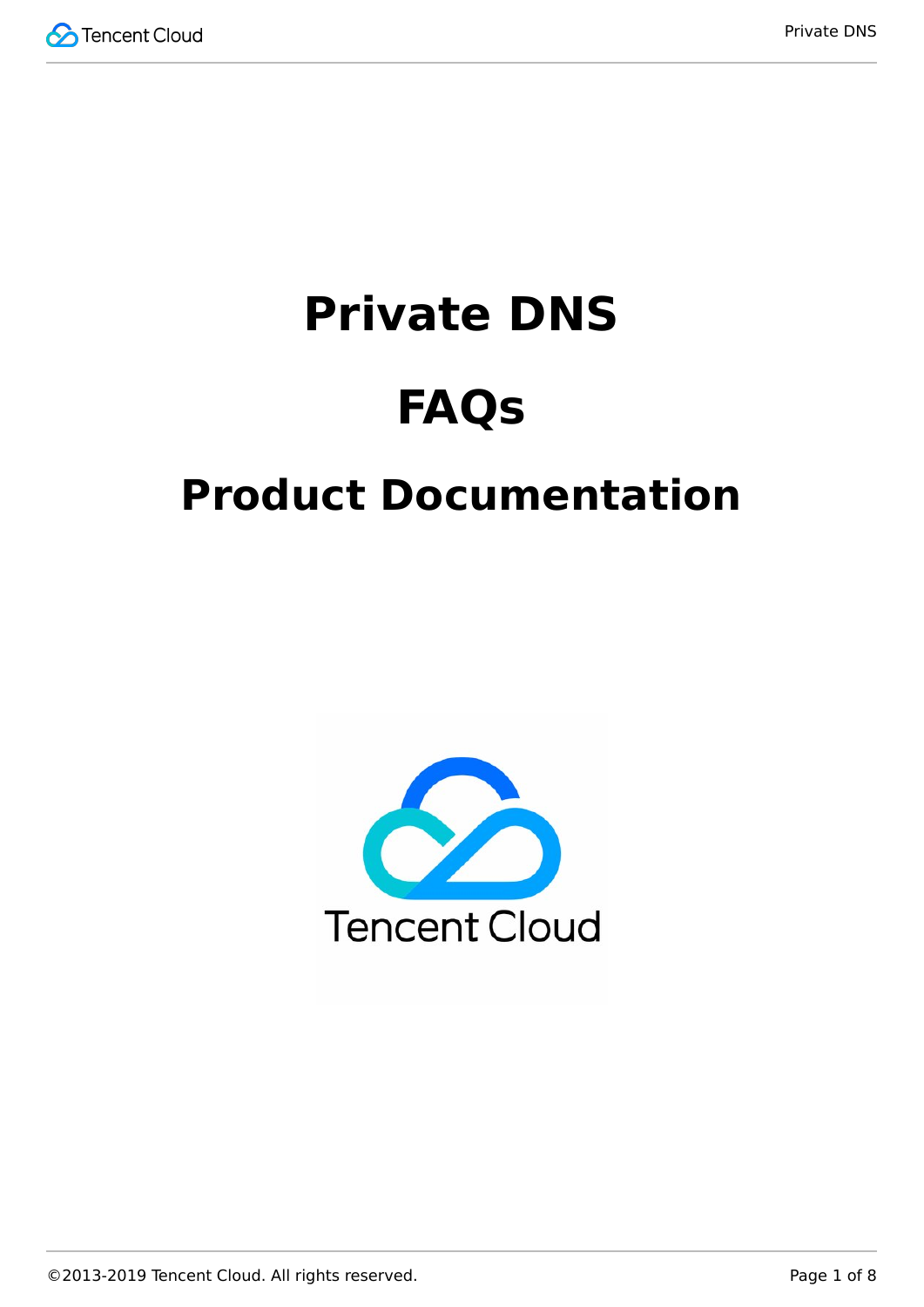#### Copyright Notice

©2013-2019 Tencent Cloud. All rights reserved.

Copyright in this document is exclusively owned by Tencent Cloud. You must not reproduce, modify, copy or distribute in any way, in whole or in part, the contents of this document without Tencent Cloud's the prior written consent.

Trademark Notice

#### **C** Tencent Cloud

All trademarks associated with Tencent Cloud and its services are owned by Tencent Cloud Computing (Beijing) Company Limited and its affiliated companies. Trademarks of third parties referred to in this document are owned by their respective proprietors.

#### Service Statement

This document is intended to provide users with general information about Tencent Cloud's products and services only and does not form part of Tencent Cloud's terms and conditions. Tencent Cloud's products or services are subject to change. Specific products and services and the standards applicable to them are exclusively provided for in Tencent Cloud's applicable terms and conditions.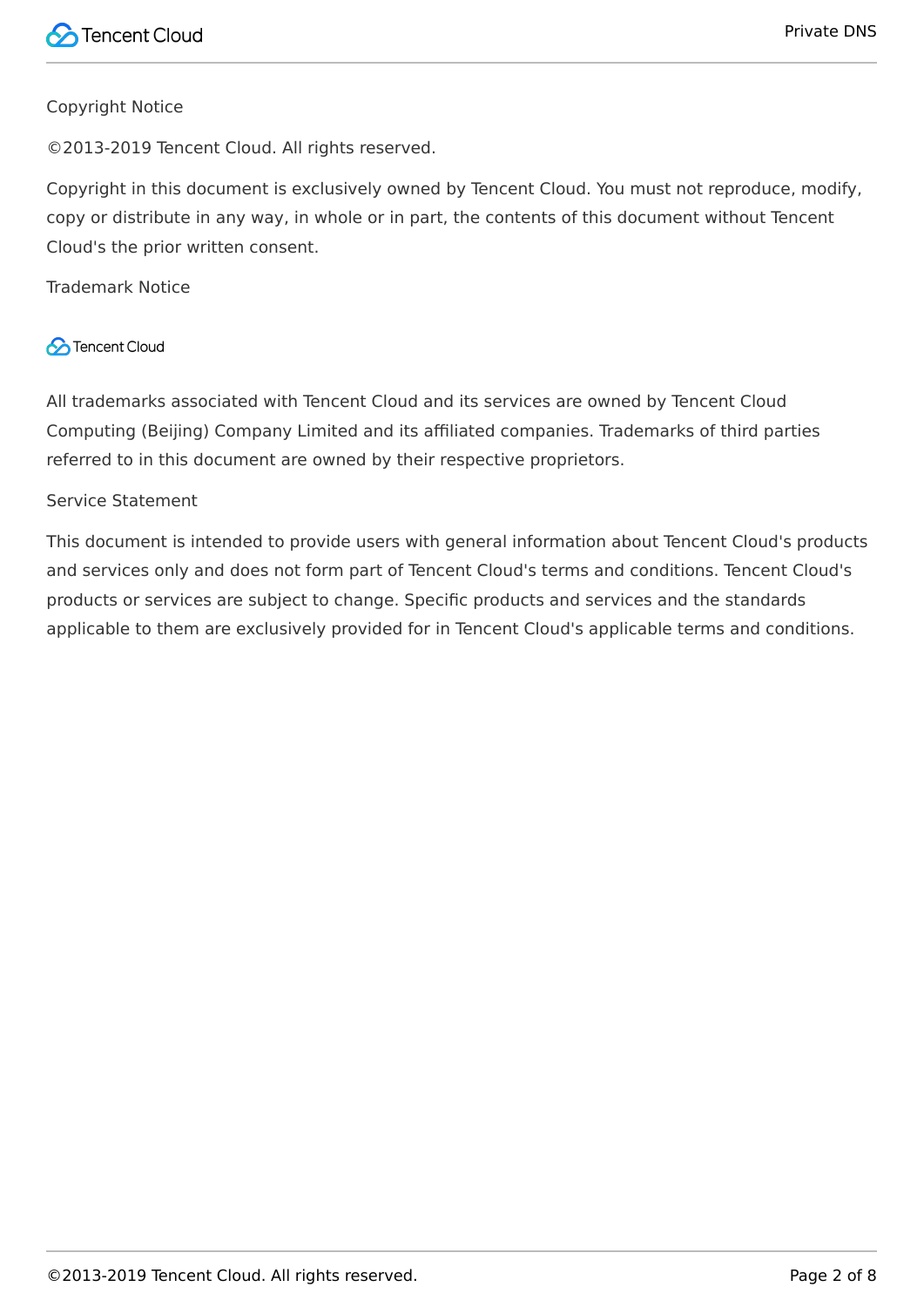#### **Contents**

#### [FAQs](#page-3-0)

[Private DNS](#page-3-1)

[Will Private DNS override public domain names?](#page-6-0)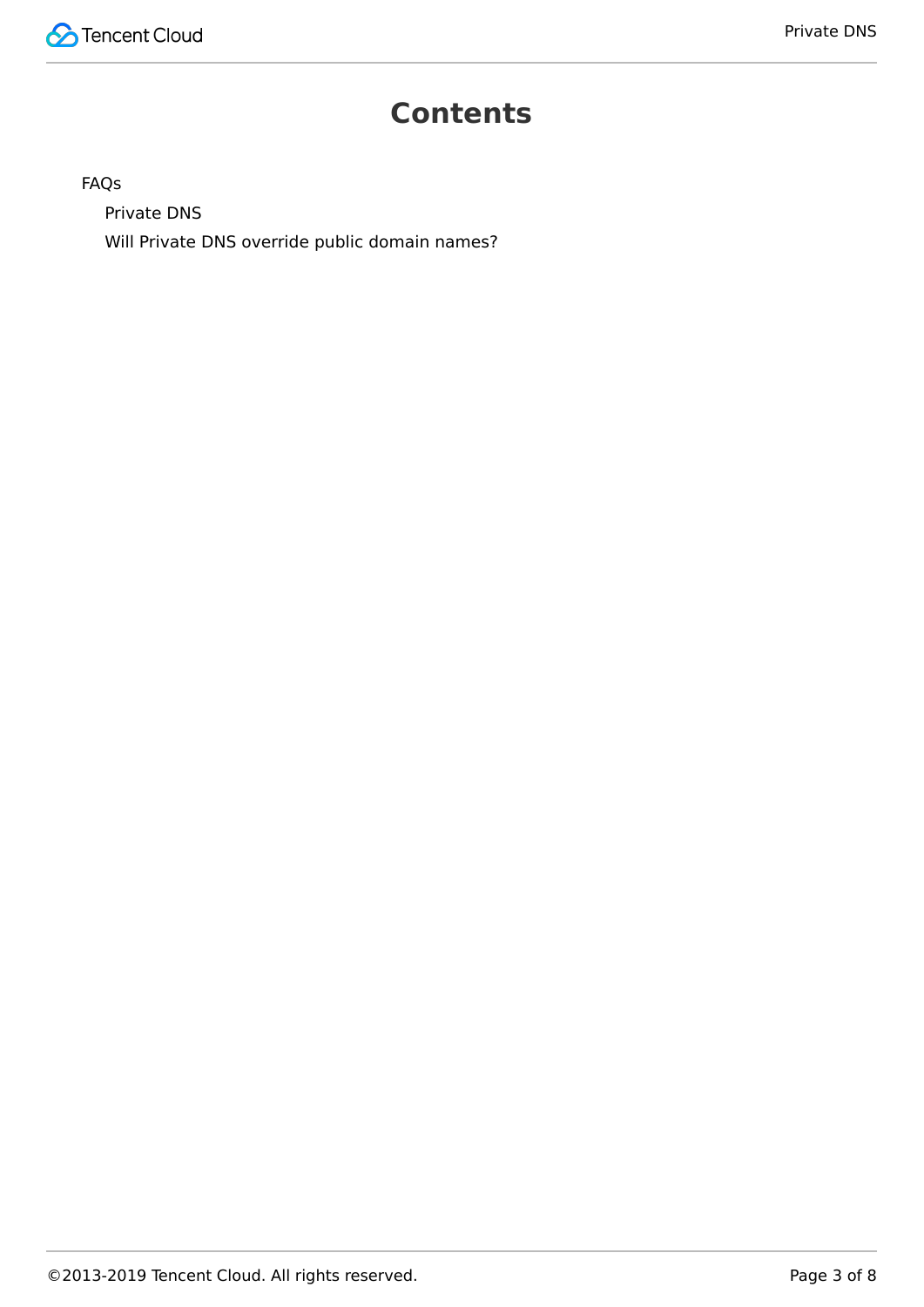# <span id="page-3-1"></span><span id="page-3-0"></span>FAQs Private DNS

Last updated:2022-01-28 12:11:13

#### **What is Private DNS?**

Private DNS is a private domain DNS and management service based on Tencent Cloud Virtual Private Cloud (VPC) that provides highly secure private DNS services.

#### **How do I activate Private DNS?**

When you access the Private DNS console for the first time, you need to activate the service. For more information, please see [Activating Private DNS](https://intl.cloud.tencent.com/document/product/1097/40557). After successful activation, you can use it normally.

#### **Do I need to modify the DNS settings of my CVM instances to use Private DNS?**

No. To use the Private DNS service, you only need to [activate it](https://intl.cloud.tencent.com/document/product/1097/40557). You don't need to modify the DNS settings of Tencent Cloud resources such as CVM instances.

#### **What are the differences between Private DNS and DNSPod?**

#### **DNSPod**

DNSPod is a DNS service offered by Tencent Cloud based on the industry-leading DNS technologies, which provides reliable and stable authoritative DNS services. DNSPod is a leading DNS service provider with a decade of experience in domain name resolution.

#### **Private DNS**

Private DNS is a private DNS service based on Tencent Cloud VPC. It enables you to flexibly customize any private domain names that you need to use in your VPCs without caring about whether the domain names have been registered by others or worrying that they can be queried outside VPCs. This makes recording and management much easier.

#### **What is the biggest difference between Private DNS and DNSPod?**

The biggest difference between Private DNS and DNSPod is that the former is DNS in VPC (LAN), while the latter is DNS on the internet (WAN).

#### **Do I need to register custom private domains?**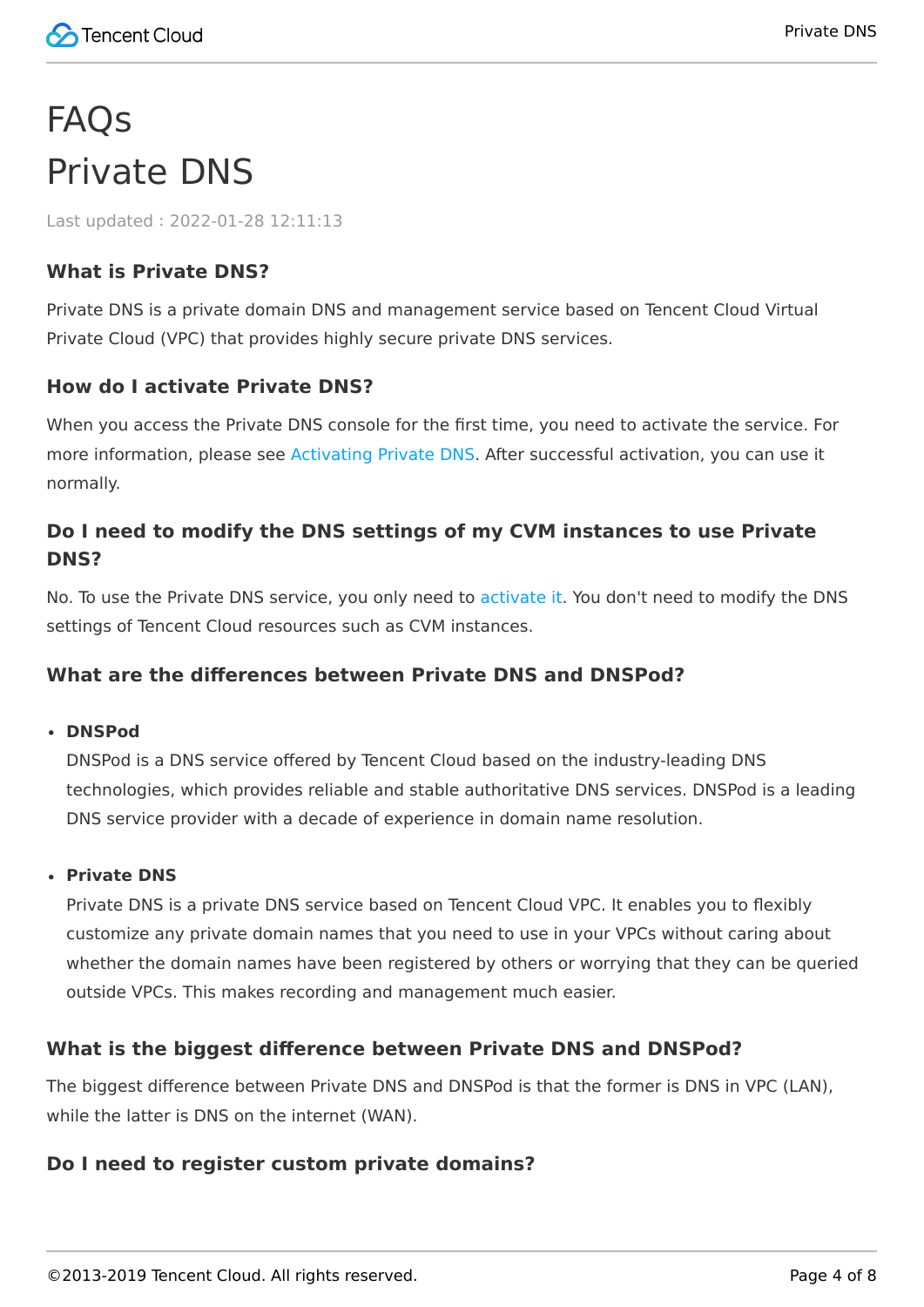Private domains created through Private DNS are virtual domain names that only take effect in the associated VPCs. You don't need to register them at a domain name registrar. You can create custom standard domain names that comply with applicable specifications.

#### **Can I create Chinese domain names in Private DNS?**

[Yes, but they need to comply with the IANA standards. For more information, please see Root Zone](https://www.iana.org/domains/root/db) Database.

#### **Does Private DNS support wildcard?**

Wildcard is supported only after subdomain recursive DNS is enabled.

#### **How do I configure reverse DNS for private domains?**

You need to create a private domain ending with 1- to 3-digit IP range + in-addr.arpa and add a PTR record first.

#### **How do I configure private domains so that they can support both private network DNS and public network DNS?**

You can create private domains the same as public domains and enable subdomain recursive DNS, so that the private domains can be resolved on both the private and public networks.

#### **Is the DNS of private domains within the same region or across regions?**

Private domains only take effect in the associated VPCs. You can associate one or multiple VPCs in the same region, which you can choose according to your needs.

#### **Which record types does Private DNS support?**

Currently, Private DNS supports A, AAAA, CNAME, TXT, MX, and PTR records.

#### **Does Private DNS support round-robin DNS?**

All DNS record types except PTR in Private DNS support round-robin DNS.

#### **Does Private DNS support IPv6?**

Yes. Domain names can be resolved to IPv6 addresses by setting an AAAA record.

#### **Which regions does Private DNS support?**

Currently supported regions include Beijing, Shanghai, Guangzhou, Chongqing, Chengdu, and Silicon Valley, and more regions will be supported in the future.

#### **Does Private DNS support API calls?**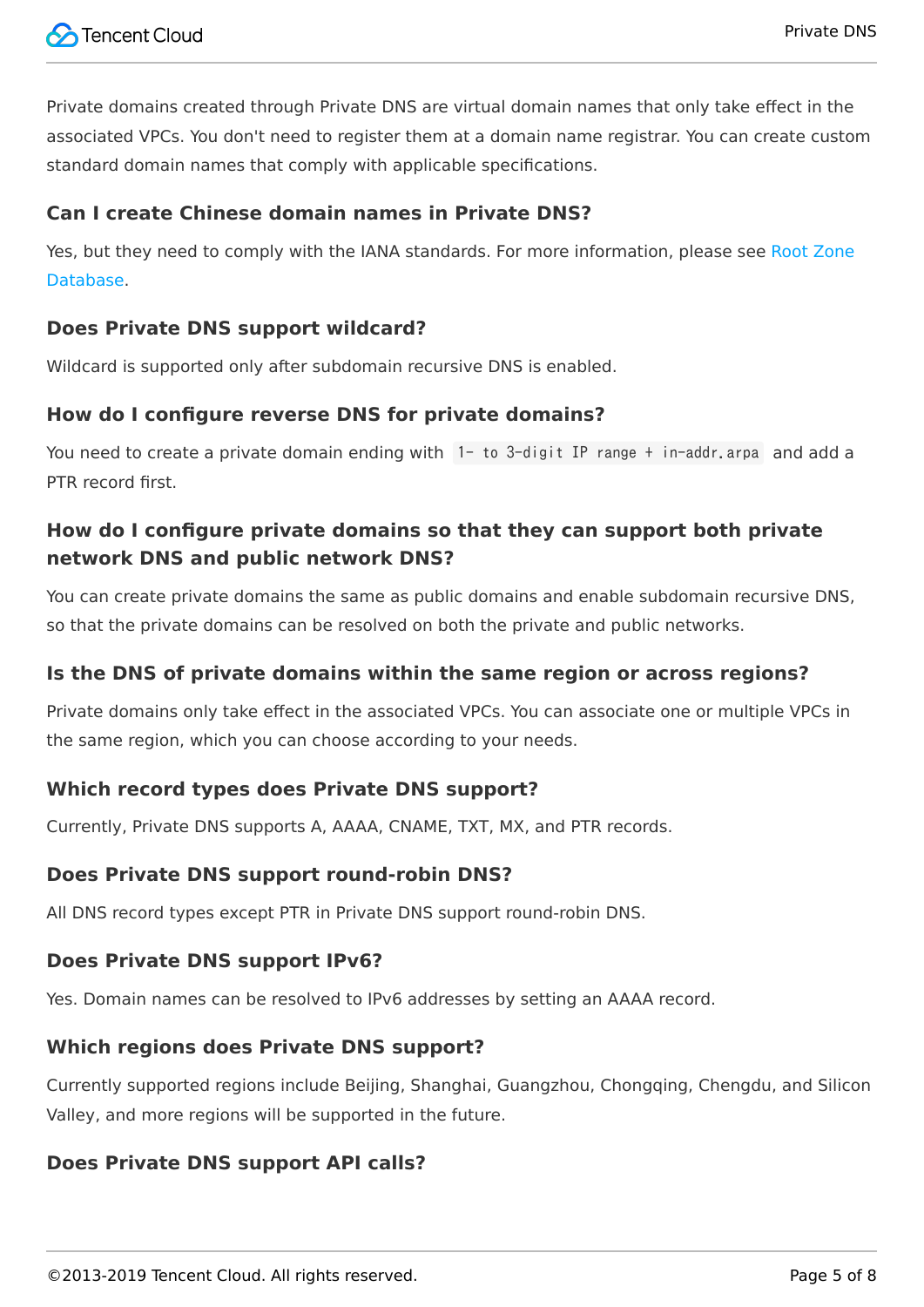Yes. It has been connected to TencentCloud API, so you can call it by yourself.

#### **Does Private DNS support sub-account and collaborator authorization?**

Yes. Private DNS has been connected to CAM, where the root account can authorize sub-accounts and collaborators separately for service use.

#### **Will overdue payments affect the effect of DNS?**

After a payment becomes overdue for more than 24 hours, the private domains under your account will be locked without affecting DNS. If the payment is overdue for more than 7 days, the private domains will be locked with DNS stopped.

#### **After a VPC is deleted, will it be synchronously disassociated from private domains?**

No. You need to go to the Private DNS console to manually disassociate it.

#### **Does Private DNS have the remarks feature?**

Yes. You can set private domain remarks according to your needs. You can also search for private domains, which makes it easier for you to manage your private domains.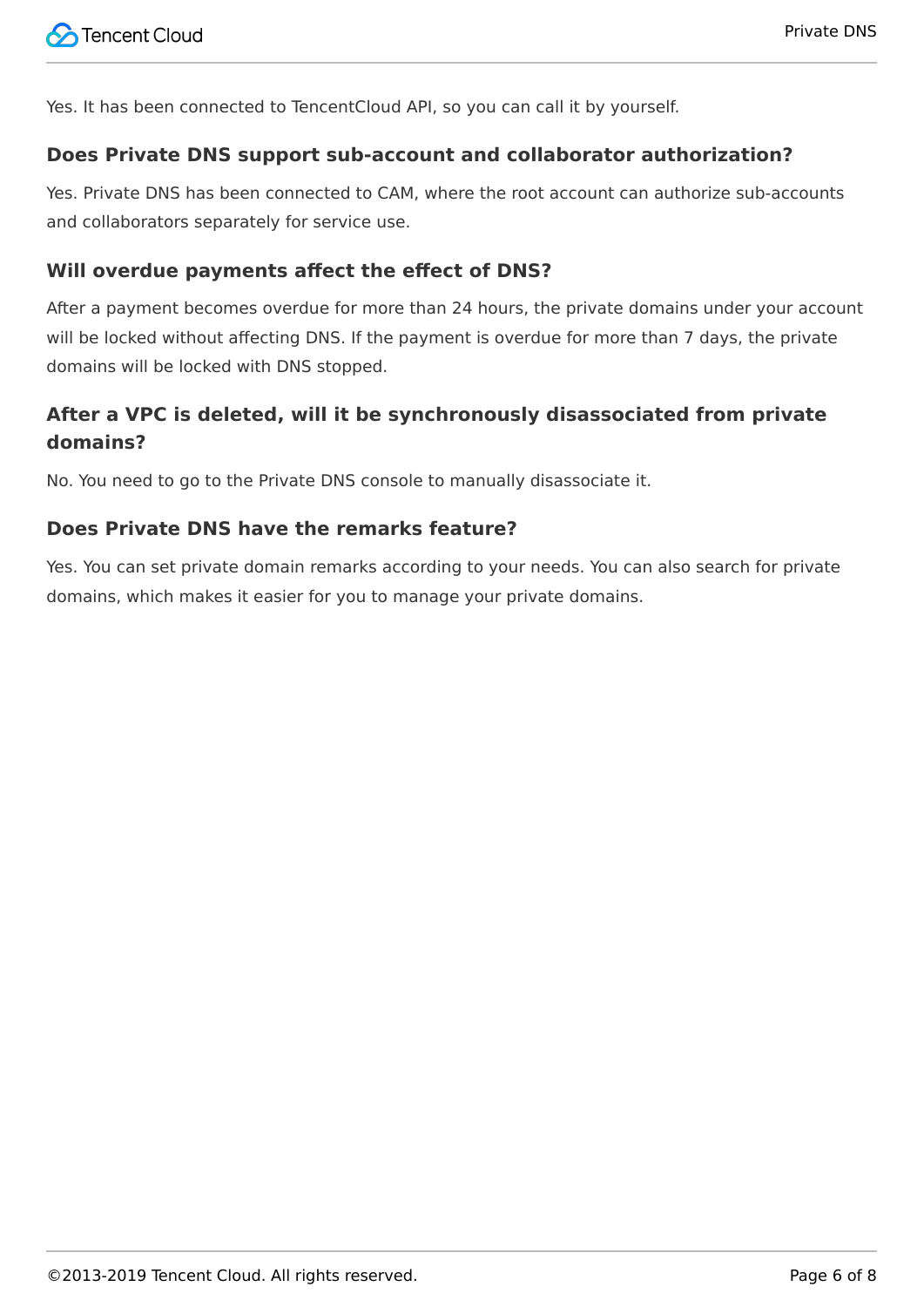### <span id="page-6-0"></span>Will Private DNS override public domain names?

Last updated:2022-01-28 12:11:13

After you add a private domain, it will not immediately override the corresponding domain name that exists on the public network. Only after it is associated with a VPC will it override the public network domain name when its resolved domain name is accessed in the VPC.

If you want to add a private domain DNS record that can resolve both private domains with DNS records configured in Private DNS and public domain names that are not configured in Private DNS, please enable the [subdomain recursive DNS](https://intl.cloud.tencent.com/document/product/1097/40566) feature.

The following is an example, and you should operate according to your actual situation:

#### **Step 1. Add a private domain (tencent.com)**

After tencent.com is added as a private domain, if it is not associated with a VPC, it doesn't exist in any VPC. Therefore, when tencent.com is resolved, the DNS result on the public network will be returned.

#### **Step 2. Add a DNS record**

If you want to associate the added private domain tencent.com with a VPC, you must add a corresponding DNS record for it. This is to avoid the situation where private network hijacking occurs for the domain being resolved when a private domain without DNS records is directly associated with a VPC.

Therefore, before associating a VPC, be sure to add the domain name you are accessing as a private domain. For detailed directions, please see [Creating Private Domain](https://intl.cloud.tencent.com/document/product/1097/40558).

#### **Step 3. Associate a VPC**

Note:

If you have already associated a VPC when creating a private domain, ignore this step.

Please associate a private domain with the VPC where the CVM instance that needs to access the private domain is located. After the association, the DNS records of the private domain will override the domain name being resolved on the public network.

For example, the DNS record set for tencent.com in Private DNS is as follows: